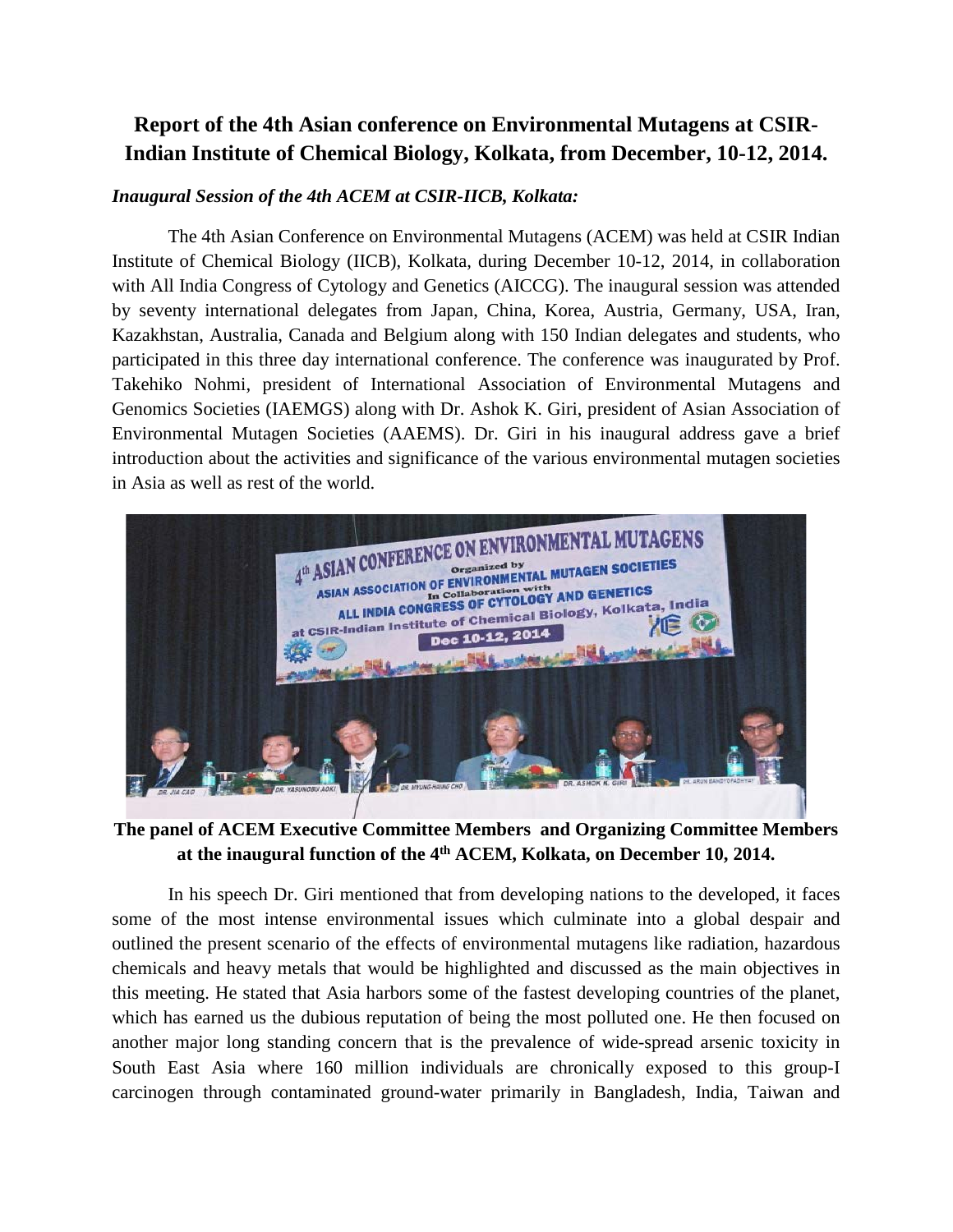China with fresh reports coming out from other countries and newer areas about this toxicant. He reminded that in the year 2001 there were only 21 countries where arsenic contamination was the problem through drinking water and other sources but in the year 2014 about 70 countries has been included in the list. So this problem is now no more the problem of Asia but a global issue.



## **Dr. Ashok K. Giri, President of AAEMS is addressing at the Inaugural function of the 4th ACEM at IICB, Kolkata on December 10, 2014.**

He also highlighted that his group has shown a link between rice containing high levels of arsenic and chromosomal damage in humans. His research team found that people of rural West Bengal eating rice as a staple with greater than 200µg/kg arsenic showed higher frequencies of chromosomal damage. This report has been published in the Nature Scientific Report and based on this report US FDA has started a project to find out the minimum threshold dose of arsenic in rice. Other issues he addressed were fluoride toxicity through contaminated groundwater, air pollution and so on. Dr. Giri continues "*though, I have focused on specific problems so far, the challenges our continent, and indeed, the entire world are facing from environmental contaminants are innumerable. Each of them comes with its own set of unique properties, target populations and ecological effects and to make matters worse, can often act synergistically, thereby increasing their potential to damage.*" He also emphasized that the main objective of the meet was to: discuss about the present scenario of various hazardous chemicals and environmental pollutants in various geographic locations, their impacts on direct human health and scientific measure to combat such environmental threats. At the end of his welcome note Dr. Giri requested all the scientists from the globe to come forward and play leading role in understanding the mechanisms of such environmental toxin exposure caused maladies and to devise ways to detect them early and to find palliative measures. And with these words, he finally thanked everyone present there for bestowing on him this prestigious opportunity of hosting this conference.

The three day conference was divided into relevant sections with a rich plethora of speakers to throw light on the different aspects of the problems people are facing today. Other renowned scientist of various fields demonstrated their experimental findings and probable protective measures. Dr. Takehiko Nohmi, talked about the roles of translation DNA synthesis in the threshold for genotoxic chemicals. Dr. Yasunobu Aoki, President of Japanese Environmental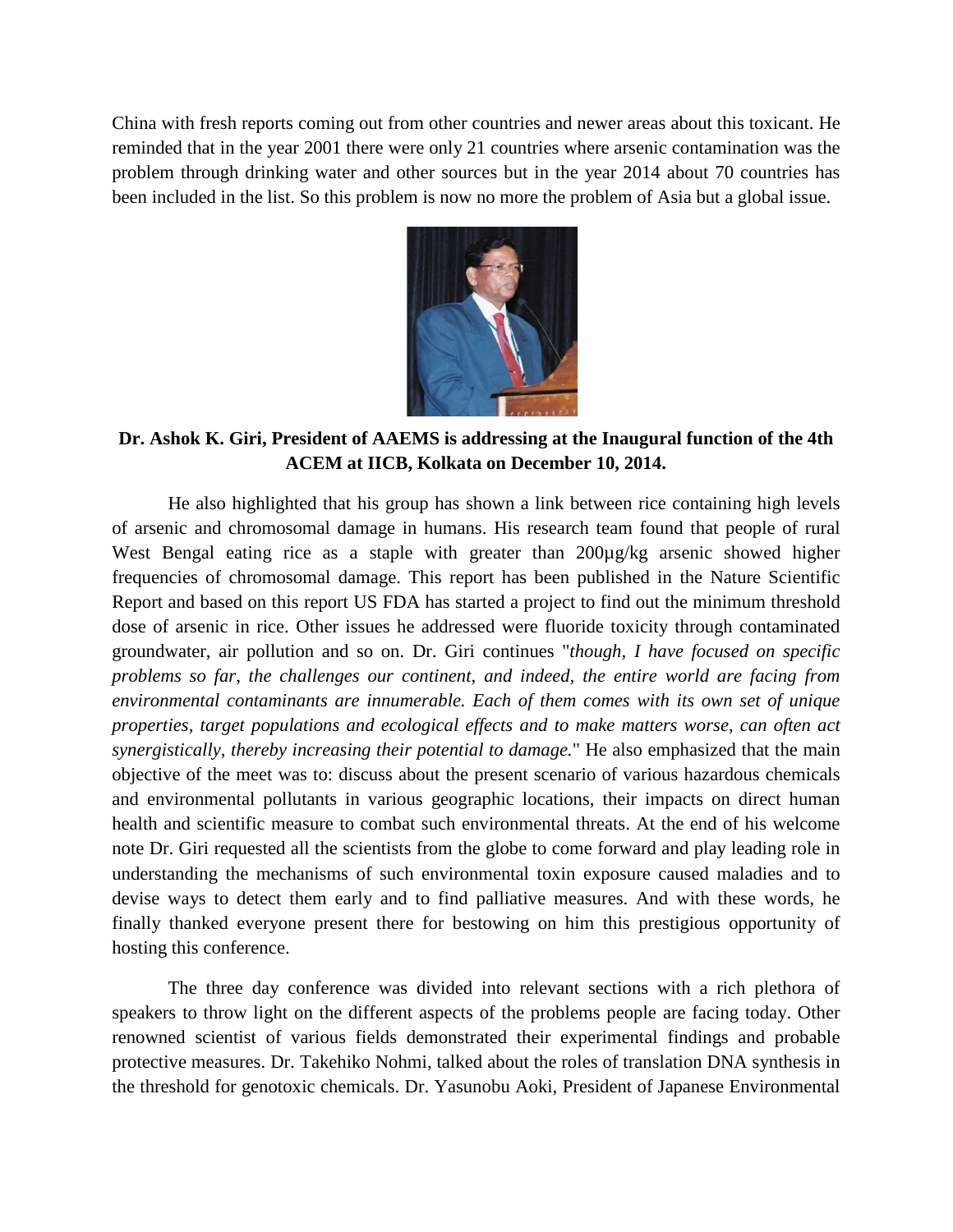Society, proposed transgenic animal models as a tool for risk assessment of environmental mutagens. Dr. Myung-Haing CHO, President of Korean Environmental Mutagen Societies, Dr. Jia Cao, Vice President of Chinese Environmental Mutagen Society along with other scientist presented their research findings and proposed necessary measures. Scientists from other national institutes and different Indian universities also presented their work and actively participated in the discussion on this particular problem. Thirty one students around the world were supported with travel award to participate in the conference. More than seventy national and international students, post-docs, academicians and professors presented their research work in the first and second day poster session. The final session ended with a feedback from various participants and discussion on action plan to meet the targets. In the valedictory session the joint organizing secretary, Dr. Arun Bandyopadhyay from CSIR-IICB, in his vote of thanks, expressed his appreciation for the presence of distinguished gathering on the occasion and thanked the delegates individually and collectively and expressed gratitude of the centre to all the sponsors.



**(from left): Dr. T. Nohmi, President of ICEM; Dr. J. Cao, Vice President of Chinese Environmental Mutagen Society; Dr. Y. Aoki, President of Japanese Environment Mutagen Society; Dr. M. H. Cho, President of Korean Environment Mutagen Society Addressing at the Inaugural Function of the 4th ACEM at, Kolkata, India on December 10, 2014.**

#### *The Conference Proceedings:*

The three day conference focused on various issues pertaining to the global concern on environmental mutagens. Three sessions encompassing nine plenary talks were arranged, one each day that had nine international acclaimed speakers explaining the various nodes of environmental mutagens. Dr. Michael Fenech elaborated on the need to understand DNA damage and it's impact on brain ageing and nutritional preventive measures, while Dr. Sugimura and Dr. Nohmi came across with interesting talks on DNA adductomics and genotoxicity. The second day proceedings were opened with the plenary talk by Dr. Honma, where he elaborated on the need to trace the site specific DNA adduct formation within the human genome. This was followed by the talks on nano-toxicity and arsenic toxicity by Dr. Cho and Dr. Giri, respectively. A packed auditorium at CSIR-IICB, housing over 200 audiences participated actively in the discussion sessions, asking questions to the speakers based on their research expertise. This was continued in the third plenary session where Dr. Cao, Dr. Aoki and Dr. Tong brought forward